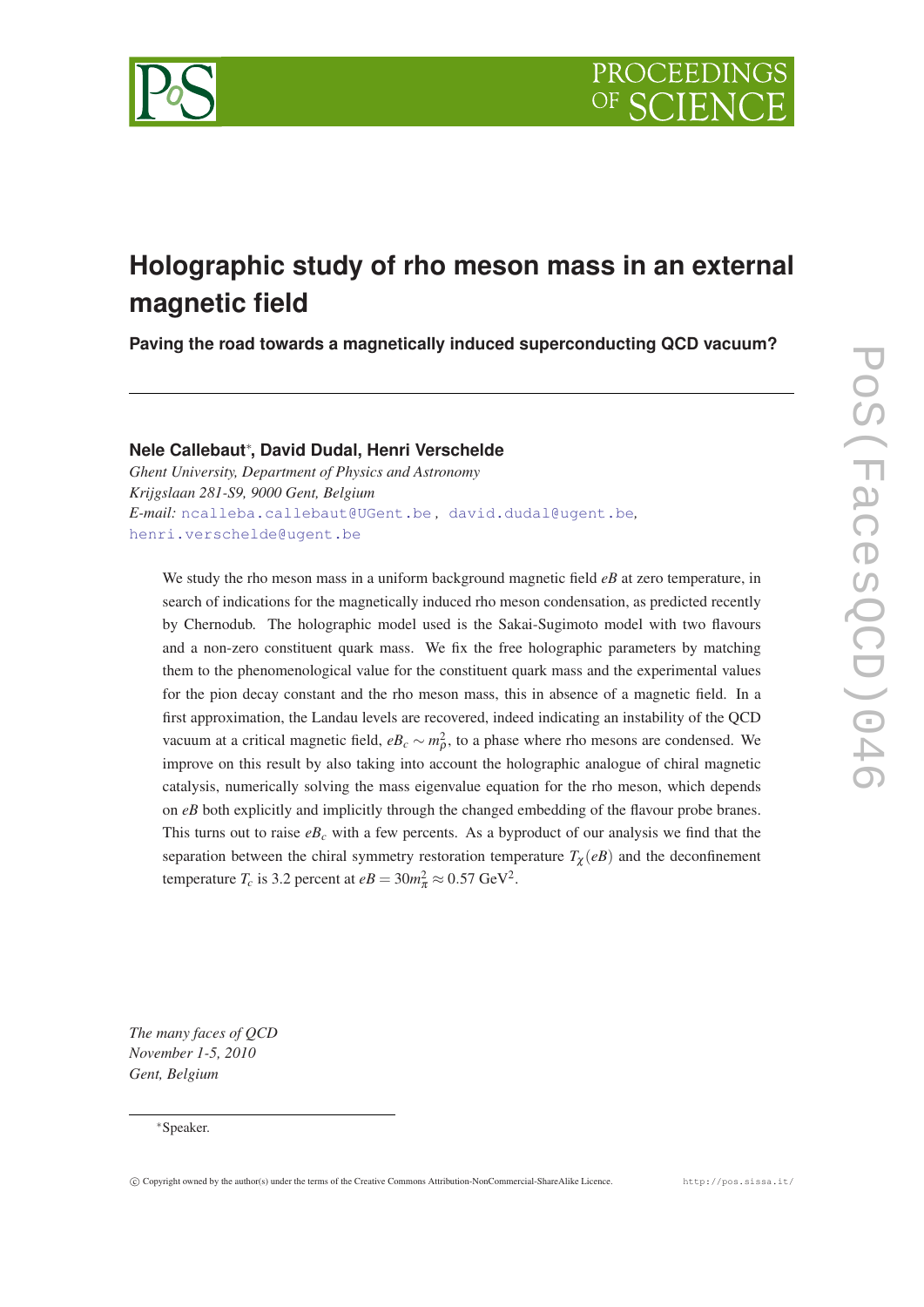# 1. Introduction

The interest in QCD in the presence of a strong magnetic background has arisen recently since strong magnetic fields are expected to appear in heavy ion collisions [\[1\]](#page-7-0). In [[2](#page-7-0), [3](#page-7-0)] it was suggested that the cold  $(T = 0)$  QCD vacuum is unstable towards formation of a condensate of charged rho mesons when a sufficiently strong external magnetic field<sup>1</sup> ( $B \sim m_\rho^2$ ) is applied. The argumentation in [\[2](#page-7-0)] is based on the DSGS-Lagrangian [[4\]](#page-7-0) describing self-consistent quantum electrodynamics for the rho mesons, whereas in [[3](#page-7-0)] a similar reasoning was built up in a NJL-model.

Inspired by these papers and the already known existence of rho meson condensation at finite isospin chemical potential in holographic QCD [\[5\]](#page-7-0), we have studied the dependence of the rho meson mass on a background magnetic field in a holographic approach. Holographic QCD-models give a description of hadronic physics through a dual supergravity theory in a higher-dimensional world. The duality is valid at large 't Hooft coupling where QCD itself is unmanageable, thus providing a setting for studying non-perturbative QCD effects. The holographic model which we have used, the Sakai-Sugimoto model [\[6,](#page-7-0) [7](#page-7-0)], manages to reproduce much of the low-energy physics of QCD, in particular confinement and dynamical chiral symmetry breaking at low temperature.

In section 2 we give a short review of this model, including our numerical values for the free parameters obtained by matching to phenomenological and experimental results, and we describe the method to introduce the magnetic field. The effect of the magnetic field on the geometry of the model in the current approximation is summarized in section [3](#page-4-0), and then used in section [4](#page-4-0) to determine the *B*-dependence of the rho meson mass and the critical value of the magnetic field at which the charged rho mesons condense. In the last section we calculate the magnetically induced split between deconfinement and chiral symmetry restoration temperature, finding a reasonable agreement with phenomenological and lattice output. In this proceeding, we only summarize our findings, details will appear shortly in [[8\]](#page-7-0).

# 2. Holographic setup

The Sakai-Sugimoto model [\[6](#page-7-0), [7](#page-7-0)] involves a system of  $N_f$  pairs of D8- $\overline{DS}$  flavour probe branes in the D4-brane background

$$
ds^{2} = \left(\frac{u}{R}\right)^{3/2} \left(\eta_{\mu\nu} dx^{\mu} dx^{\nu} + f(u)d\tau^{2}\right) + \left(\frac{R}{u}\right)^{3/2} \left(\frac{du^{2}}{f(u)} + u^{2}d\Omega_{4}^{2}\right),
$$
  

$$
e^{\phi} = g_{s} \left(\frac{u}{R}\right)^{3/4}, \quad F_{4} = \frac{N_{c}}{V_{4}} \varepsilon_{4}, \quad f(u) = 1 - \frac{u_{K}^{3}}{u^{3}},
$$

where  $d\Omega_4^2$ ,  $\varepsilon_4$  and  $V_4 = 8\pi^2/3$  are, respectively, the line element, the volume form and the volume of a unit four-sphere, while *R* is a constant parameter related to the string coupling constant *g<sup>s</sup>* , the number of colours  $N_c$  and the string length  $\ell_s$  through  $R^3 = \pi g_s N_c \ell_s^3$ . This background has a natural cut-off at  $u = u_K$  and the QCD-like theory is said to "live" at  $u \to \infty$ . We set  $N_c = 3$ , and the number of flavours  $N_f = 2$ . We stress here that we ignore the back reaction of the flavour branes on the background, meaning we are working in a holographic analogue of the quenched approximation.

<sup>&</sup>lt;sup>1</sup>For notational convenience, we shall usually write just *B*, rather than  $eB$ .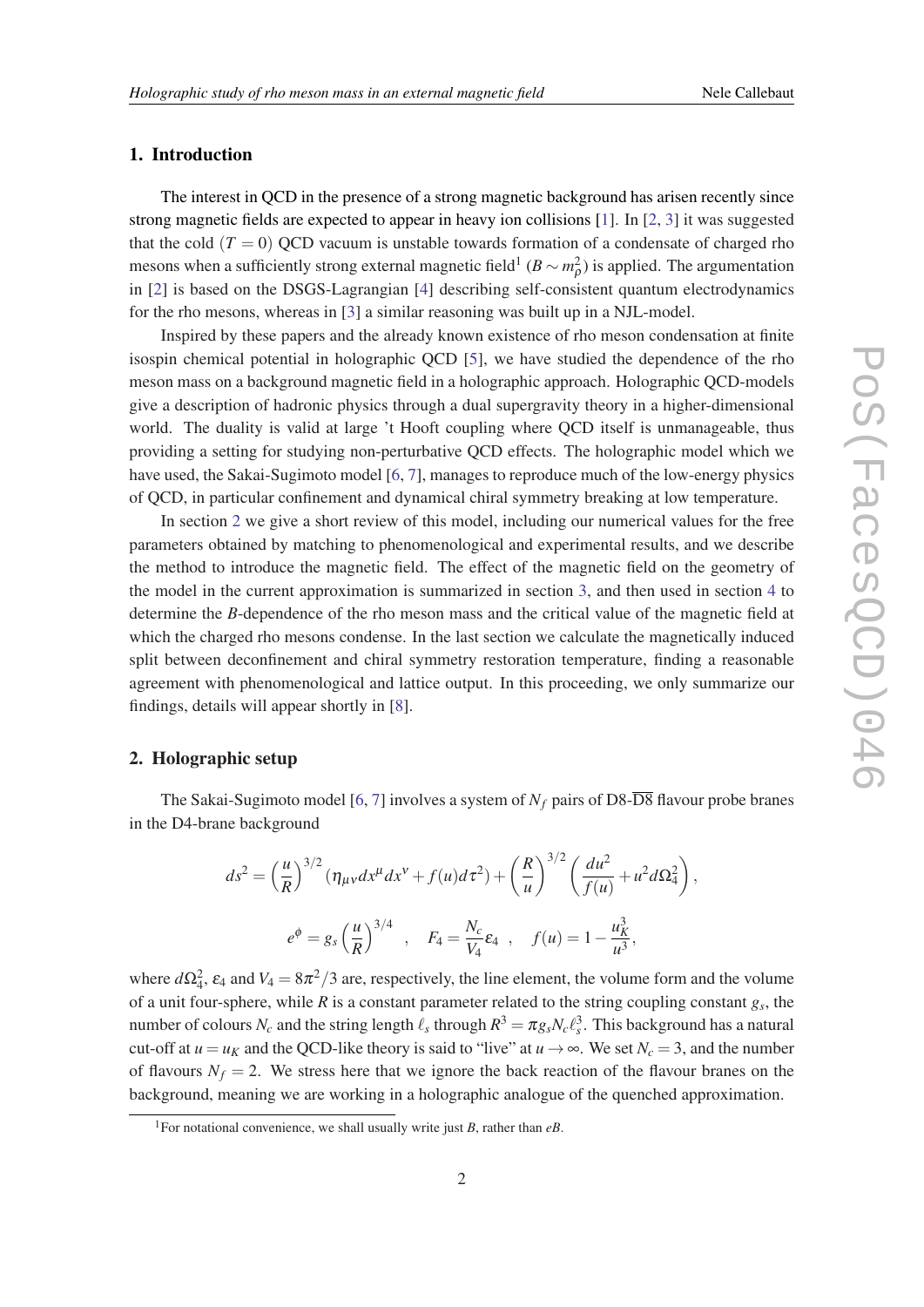<span id="page-2-0"></span>

Figure 1: The Sakai-Sugimoto model.

The Sakai-Sugimoto model incorporates dynamical chiral symmetry breaking as a consequence of the *U*-shaped embedding of the flavour branes: the D8-branes and D8-branes merge at a certain value of the extra holographic dimension  $u = u_0$ . In contradistinction to the original setup of [\[6,](#page-7-0) [7](#page-7-0)], we consider the more general setting with  $u_0 > u_K$ , this in order to have non-zero constituent quark mass [[9](#page-7-0)]

$$
m_q = \frac{1}{2\pi\alpha'} \int_{u_K}^{u_0} \frac{du}{\sqrt{f(u)}},\qquad(2.1)
$$

with  $\alpha' = \ell_s^2$  the string tension. The bare quark masses are always zero, so we are working in the chiral limit.

The gauge field  $A_m(x^{\mu}, u)$  ( $m = 0, 1, 2, 3, u$ ) living on the D8-branes describes mesons in the boundary field theory. The action for this gauge field is given by the non-Abelian DBI-action<sup>2</sup>

$$
S_{DBI} = -T_8 \int d^4x d\tau \ \varepsilon_4 e^{-\phi} S \text{Tr} \sqrt{-\det[g_{mn}^{D8} + (2\pi\alpha')F_{mn}]}
$$
 (2.2)

with  $T_8 = 1/((2\pi)^8 \ell_s^9)$  the D8-brane tension, STr the symmetrized trace,  $g_{mn}^{DS}$  the induced metric on the D8-branes, and  $F_{mn} = \partial_m A_n - \partial_n A_m + [A_m, A_n] = F_{mn}^a t^a$  the field strength with anti-hermitian generators

$$
t^a = \frac{i}{2}(\mathbf{1}, \sigma_1, \sigma_2, \sigma_3), \qquad \text{Tr}(t^a t^b) = -\frac{\delta_{ab}}{2}.
$$

The parameters  $R$ ,  $g_s$ ,  $\ell_s$ ,  $M_K$ ,  $u_K$  and  $\lambda = g^2_{YM}N_c$  are related through the following equations:

$$
R^{3} = \frac{1}{2} \frac{\lambda \ell_{s}^{2}}{M_{K}}, \quad g_{s} = \frac{1}{2\pi} \frac{g_{YM}^{2}}{M_{K} \ell_{s}}, \quad u_{K} = \frac{2}{9} \lambda M_{K} \ell_{s}^{2}.
$$
 (2.3)

Without loss of generality one can put  $u_K = \frac{1}{M_K}$  [\[7\]](#page-7-0). To fix the seven unknown parameters  $(R, \lambda, R)$  $\ell_s$ ,  $M_K$ ,  $u_K$ ,  $g_s$  and  $u_0$ ) we thus need three additional conditions. We intend to choose these in such a way that the major features of  $N_f = 2$  QCD are reproduced as well as possible. In particular, we use the phenomenological value for the constituent quark mass ( $m<sub>q</sub> = 0.310$  GeV, as in [\[10](#page-7-0)]), and the experimental values for the pion decay constant ( $f_{\pi} = 0.093$  GeV) and for the rho meson mass

<sup>&</sup>lt;sup>2</sup>Because the 't Hooft coupling  $\lambda$  is assumedly large, we ignore in a first approximation the Chern-Simons part of the action in the analysis, being a factor  $1/\lambda$  smaller than the DBI-action.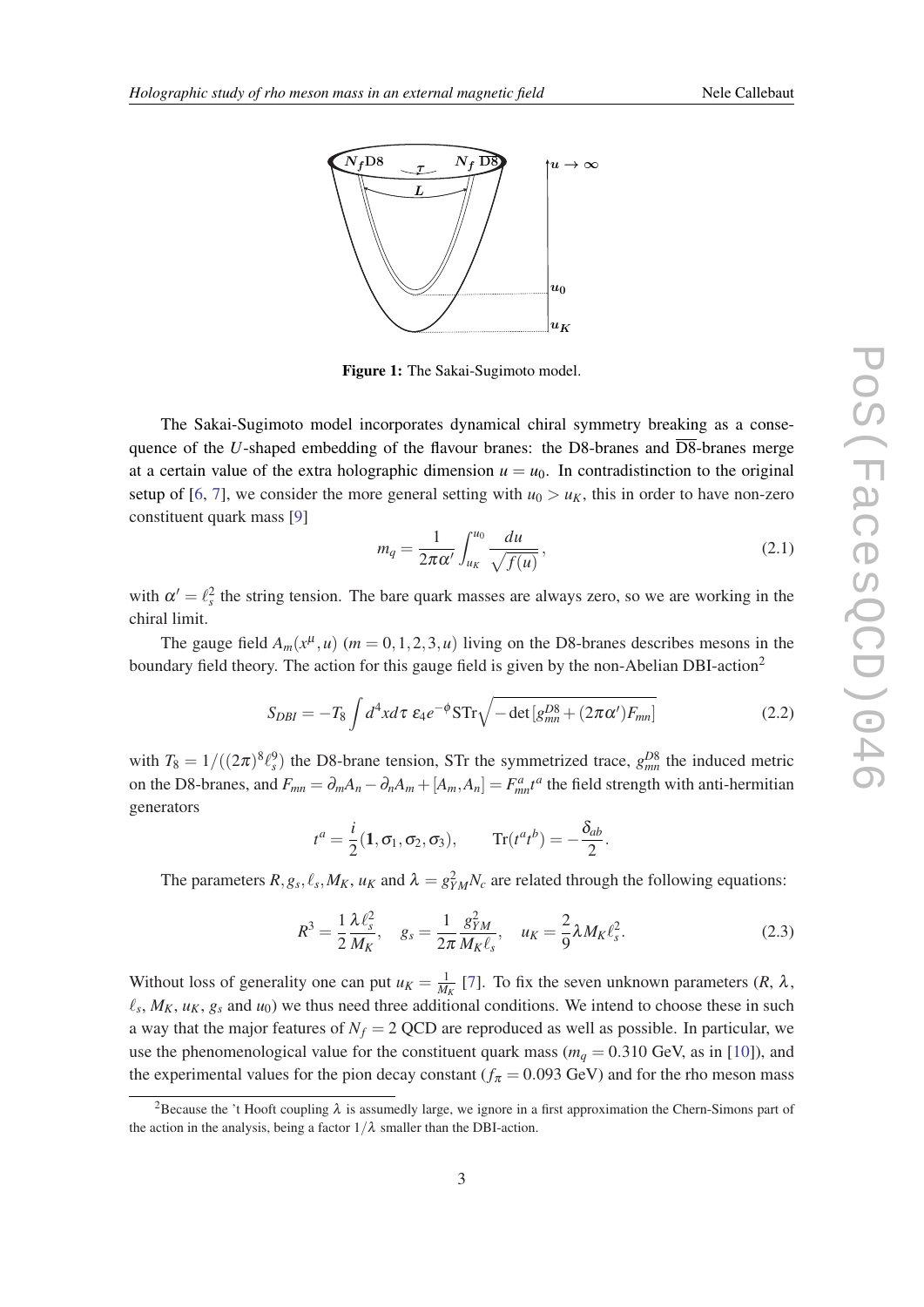<span id="page-3-0"></span>in absence of magnetic field ( $m<sub>Q</sub> = 0.776$  GeV). The results of our numerical analysis are [[8](#page-7-0)]

$$
M_K \approx 0.721 \text{ GeV}, \quad u_0 \approx 1.92 \text{ GeV}^{-1} \text{ and } \kappa = \frac{\lambda N_c}{216\pi^3} \approx 0.006778.
$$
 (2.4)

From this, we do extract a relatively large 't Hooft coupling,  $\lambda \approx 15$ . Similar values can be found in [\[7\]](#page-7-0), however these were obtained in the limiting case  $u_0 = u_K$ , corresponding to zero constituent quark mass. In this setting it would be, as we shall see shortly, impossible to model a magnetic catalysis effect, which is by now generally accepted to occur in QCD.

To turn on an electromagnetic background field  $A_{\mu}^{em}$  in the boundary field theory we use the standard technique [[7](#page-7-0)] of putting

$$
A_{\mu}(u \to \infty) = eQ_{em}A_{\mu}^{em} = e \begin{pmatrix} 2/3 & 0 \\ 0 & -1/3 \end{pmatrix} A_{\mu}^{em} = e \left( \frac{1}{6} \mathbf{1}_2 + \frac{1}{2} \sigma_3 \right) A_{\mu}^{em}
$$
(2.5)

which, for the case of an external magnetic field in the *x*<sub>3</sub>-direction in the boundary field theory  $(F_{12}^{em} = \partial_1 A_2^{em} = B)$ , amounts to setting

$$
A_{\mu}(u \to \infty) = eQ_{em}x_1B\delta_{\mu 2} = \frac{x_1eB\delta_{\mu 2}}{3}\left(\frac{i1_2}{2}\right) + x_1eB\delta_{\mu 2}\left(\frac{i\sigma_3}{2}\right),\tag{2.6}
$$

or, adapting the notation  $\overline{A}_{\mu} = A_{\mu} (u \rightarrow \infty)$ :

$$
\overline{A}_2^3 = x_1 eB \quad \text{and} \quad \overline{A}_2^0 = \overline{A}_2^3 / 3. \tag{2.7}
$$

Because we want to look at the effect of the electromagnetic field on the rho mesons, which transform in the adjoint of  $U(N_f)_L \times U(N_f)_R$  and hence only couple to the isospin component  $\overline{A}_{\mu}^3$  of the electromagnetic field, we may ignore  $\overline{A}_{\mu}^{0}$ µ .

We work in the  $A<sub>u</sub> = 0$  gauge and fix the residual gauge symmetry by working in a particular gauge where the total gauge field is given by [\[7\]](#page-7-0)

$$
A_{\mu}(x^{\mu}, u) = \overline{A}_{\mu} + \sum_{n \ge 1} V_{\mu, n}(x^{\mu}) \psi_n(u), \qquad (2.8)
$$

with  $V_{\mu,n}(x^{\mu})$  a tower of vector mesons with masses  $m_n$ , and  $\{\psi_n(u)\}_{n\geq 1}$  a complete set of functions of *u*, satisfying the eigenvalue equation

$$
u^{1/2} \gamma_B^{-1/2}(u) \partial_u \left[ u^{5/2} \gamma_B^{-1/2}(u) \partial_u \psi_n(u) \right] = -R^3 m_n^2 \psi_n(u), \qquad (2.9)
$$

and the normalization condition

$$
\frac{1}{2g_s}(2\pi\alpha')2R^{3/2}T_8V_4\int_{u_0}^{\infty}du \ u^{-1/2}\gamma_B^{1/2}R^3\psi_m(u)\psi_n(u) = \frac{1}{4}\delta_{mn},\tag{2.10}
$$

with

$$
\gamma_B(u) = \frac{u^8 A(u)}{u^8 A(u) f(u) - u_0^8 A_0 f_0}, \quad A(u) = 1 + B^2 \left(\frac{R}{u}\right)^3, \quad A_0 = 1 + B^2 \left(\frac{R}{u_0}\right)^3. \tag{2.11}
$$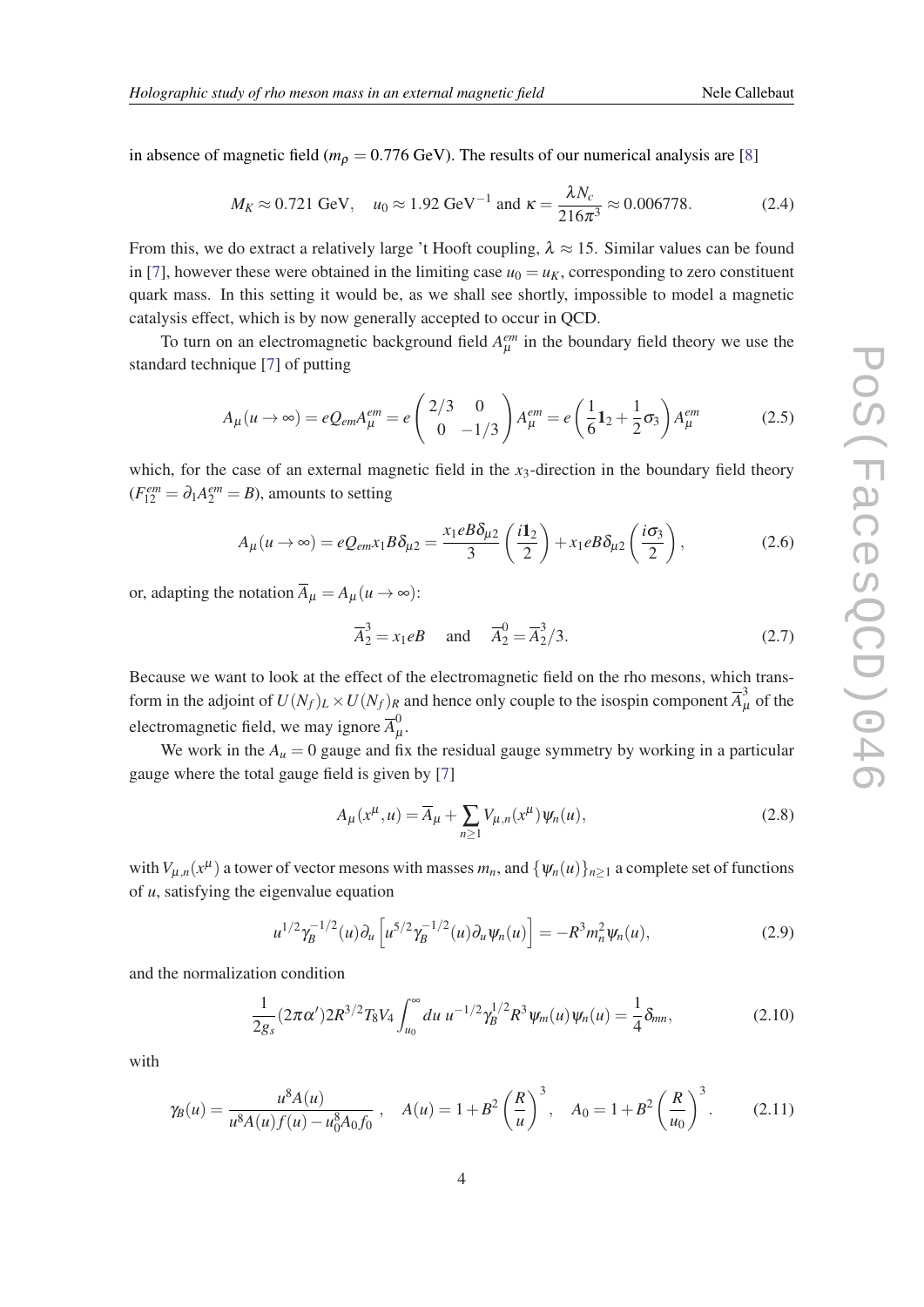# <span id="page-4-0"></span>3. Influence of the magnetic field on the embedding of the flavour probe branes: magnetic catalysis of chiral symmetry breaking

As already discussed in [\[11\]](#page-7-0) for the Sakai-Sugimoto model, an external magnetic field promotes chiral symmetry breaking: when holding the asymptotic separation *L* between D8- and D8 branes fixed, *u*0, which is in a one-to-one correspondence with *L* [\[6,](#page-7-0) [7,](#page-7-0) [9\]](#page-7-0), grows with *B*. This means that the probe branes get more and more bent towards each other, driving them further and further away from the chirally invariant situation (straight branes). This feature corresponds to a holographic modeling of the magnetic catalysis of chiral symmetry breaking [[12\]](#page-7-0). For our value of  $L = 1.57 \text{ GeV}^{-1}$  (corresponding to  $u_0(B=0) = 1.92 \text{ GeV}^{-1}$ ) kept fixed, the numerically obtained *B*-dependence of  $u_0$  and consequently of the constituent quark mass  $m_q$ , via the relation [\(2.1\)](#page-2-0), is plotted in Figure 3 [[8](#page-7-0)]. Since  $m_q$  rises with *B*, we expect that taking this magnetic chiral catalysis into account will translate into the rho meson mass  $m<sub>0</sub>$  also rising with *B*, at least when ignoring the lowest Landau level shift (see next section).





Figure 2:  $u_0$  as a function of the magnetic field.

Figure 3: The constituent quark mass as a function of the magnetic field.

### 4. Equations of motion for the mesons in the magnetic field

Plugging the gauge field ansatz [\(2.8\)](#page-3-0) into the action ([2.2\)](#page-2-0) and expanding it to order  $V_{\mu,n}^2$ , we derive the equations of motion for the vector mesons  $V_{\mu,n}$ , and thus in particular the rho mesons  $\rho_{\mu}$ (we concentrate on the lightest vector mesons, because they will probably be the first to condense at strong *B*). We find [[8](#page-7-0)]

$$
m_{\rho}^{2} \rho_{\mu}^{-} - D_{\nu}^{2} \rho_{\mu}^{-} + 2i G_{\mu\nu} \rho^{\nu-} = 0, \quad \text{with } D_{\mu} = \partial_{\mu} - ieA_{\mu}^{em}, \quad G_{\mu\nu} = \partial_{\mu} A_{\nu}^{em} - \partial_{\nu} A_{\mu}^{em}, \tag{4.1}
$$

for the negatively charged rho meson  $\rho_{\mu}^- = \rho_{\mu}^1 - i\rho_{\mu}^2$ , and the complex conjugate of this equation for the positively charged rho meson  $\rho^+_\mu = \rho^1_\mu + i\rho^2_\mu$ . Inserting the background gauge field ansatz  $\overline{A}_2^3 = x_1 e B$  into the above equation of motion, and Fourier transforming  $\rho_\mu^-$ , we obtain the Landau energy levels [[13\]](#page-7-0)

$$
E^{2}(\rho_{1}^{-} \mp i\rho_{2}^{-}) = \left(eB(2N+1) + \rho_{3}^{2} + m_{\rho}^{2} \mp 2eB\right)(\rho_{1}^{-} \mp i\rho_{2}^{-})
$$
(4.2)

with  $p_3$  the momentum of the meson in the *x*<sub>3</sub>-direction. The combinations  $(\rho_1^- - i\rho_2^-)$  $(\rho_1^+ +$  $i\rho_2^+$ ) have spin  $s_3 = 1$  parallel to the external magnetic field. In the lowest energy state (*N* = 0,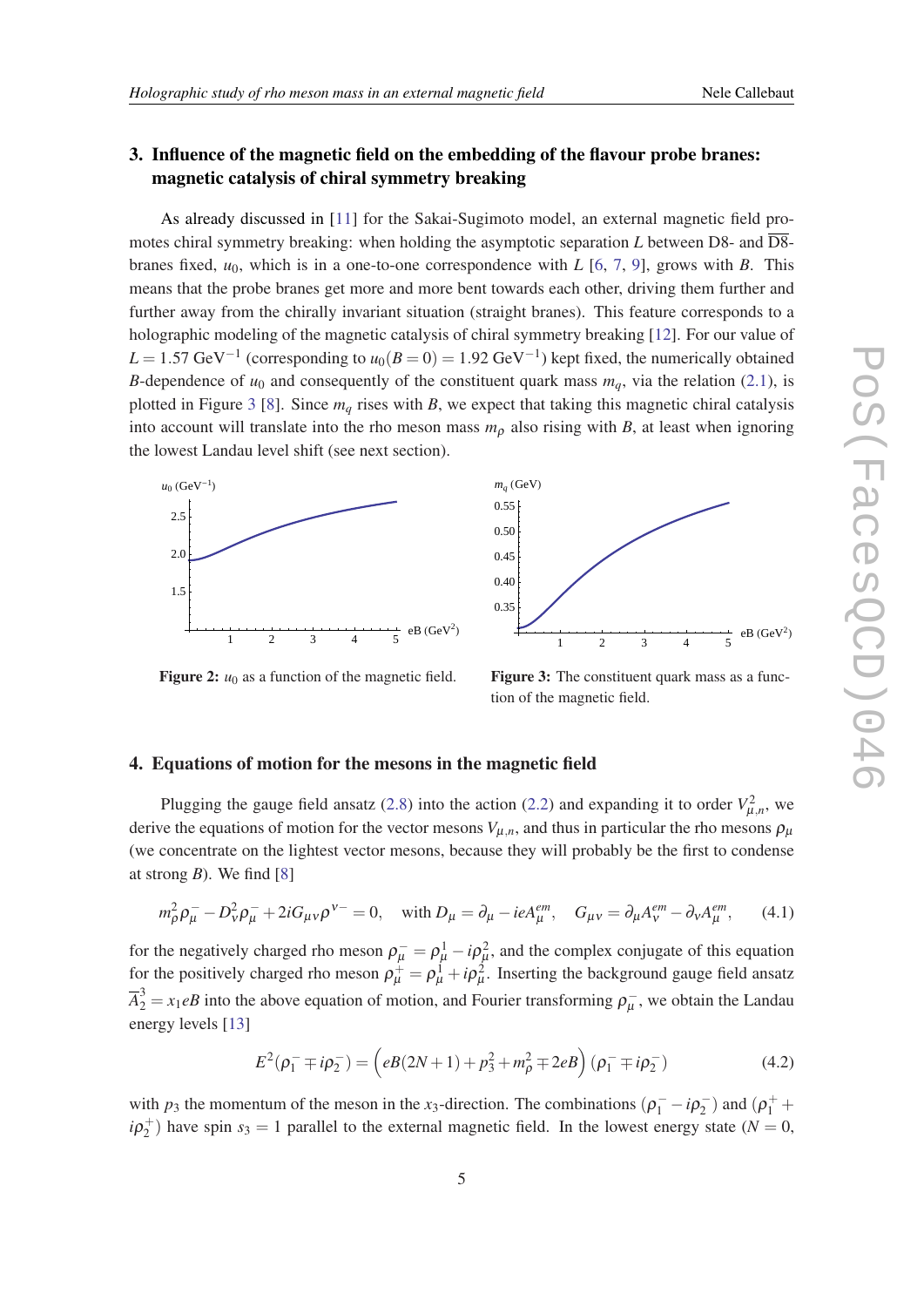$p_3 = 0$ ) their effective mass,

$$
m_{eff}^2 = m_\rho^2 - eB,\tag{4.3}
$$

can become zero if the magnetic field is strong enough.

This suggests that the QCD vacuum in a strong magnetic field  $B = F_{12}$  is unstable towards condensation of the fields

$$
\rho = \rho_1^- - i\rho_2^-
$$
 and  $\rho^{\dagger} = \rho_1^+ + i\rho_2^+$ 

at a critical value of the magnetic field

$$
e_{c} = m_{\rho}^{2}.
$$
\n
$$
(4.4)
$$

Here, in our first approximation, the *B*-dependence of  $m_{\rho}^2$  itself was ignored (as in [\[2\]](#page-7-0)). At  $B \approx B_c$ the decay modes of rho mesons into pions, which normally would guarantee a short lifetime of the rho mesons, are no longer kinematically allowed because the charged pions' masses increase due to the magnetic field (see discussion in [[2](#page-7-0)]).





Figure 4: Mass of the rho meson squared as a function of the magnetic field.

Figure 5:  $e_{c}$  is determined as the value where the effective rho meson mass  $m_{eff}^2 = m_p^2 - eB$ becomes zero, i.e. at the crossing of the 2 curves.

Next, we can calculate the *B*-dependence of  $m_{\rho}^2$  in [\(4.2\)](#page-4-0) itself, the lowest eigenvalue of the equation [\(2.9\)](#page-3-0), which depends on *B* both explicitly and implicitly through the changed embedding of the probe branes, represented by the value of  $u_0(B)$ . This reflects the effect of chiral magnetic catalysis. The result of our numerical study [[8](#page-7-0)] is depicted in Figure 4, showing that  $m_\rho^2$  is an increasing function of *B*, as expected. The value of the magnetic field at the onset of the condensation becomes slightly larger:

$$
e_c = 1.08m_\rho^2. \tag{4.5}
$$

We clearly observe that the effect is of the order of a few percent, which is consistent with the rough estimate provided in [[2](#page-7-0)].

#### 5. Split between deconfinement and chiral symmetry restoration temperature

In the Sakai-Sugimoto model the chiral symmetry restoration temperature  $T_{\chi}$  is known to increase when a background magnetic field is present [[11\]](#page-7-0). Because of the way the magnetic field is introduced in the Sakai-Sugimoto model, the deconfinement temperature  $T_c$  is independent<sup>3</sup> of

 ${}^{3}T_c$  is determined solely from the background geometry, which is totally *B*-independent in the current approach.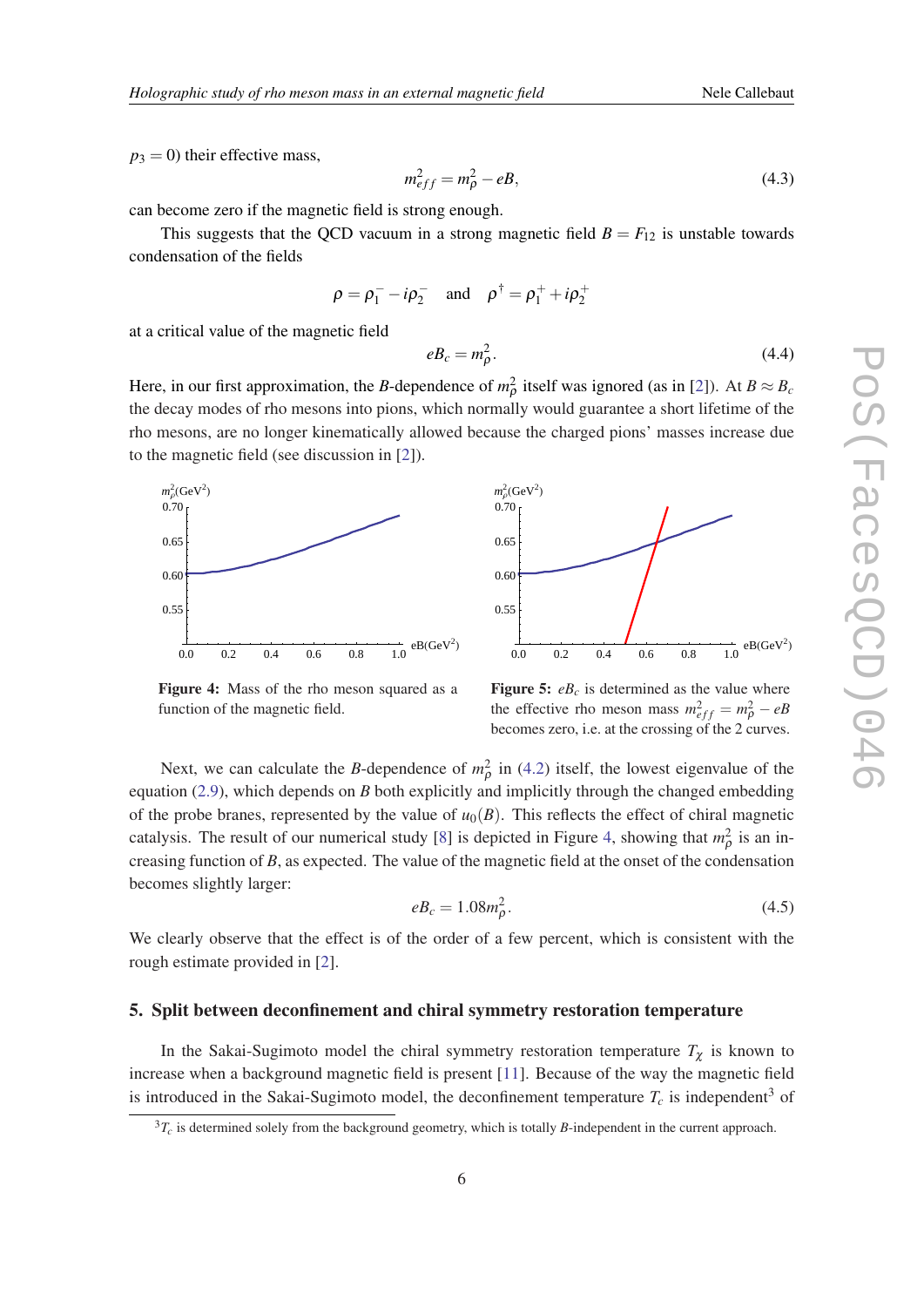*B*, with  $T_c \approx 115$  MeV for our numerical values of the holographic parameters [[8](#page-7-0)], so there will arise a split between the deconfinement transition and chiral symmetry restoration. We numerically calculate this split, assuming  $T_\chi(B=0)=T_c$ , and find it to be 1.2% at  $B=15m_\pi^2\approx 0.28~{\rm GeV^2}$  and 3.2% at  $B = 30m_{\pi}^2 \approx 0.57$  GeV<sup>2</sup>, see Figure 6. The percent estimation of the magnitude of the split is in quantitative agreement with [\[14](#page-7-0), [15\]](#page-7-0), and in qualitative agreement with [[10,](#page-7-0) [16](#page-7-0)]. Notice however that none of these papers work in the chiral limit, and that all of these also witnessed an increasing  $T_c$  in terms of *B*. Results in the chiral limit can be extracted from the work [\[17](#page-7-0)] wherein, interestingly,  $T_c$  seems to depend only marginally on *B*, at least up to  $eB = 20m_{\pi}^2$ , the maximum value considered there. It is perhaps interesting to notice that for ever-growing values



Figure 6: The chiral symmetry restoration temperature as a function of the magnetic field. The deconfinement temperature remains at  $T_c \approx 0.115$  GeV.

of *B*, a saturation (horizontal asymptote) is seen in all our quantities  $(u_0(B), m_q(B))$  and  $T_\chi(B)$ ), in agreement with what was found in [\[11](#page-7-0)]. It is unclear whether this behaviour really corresponds to QCD. From QCD-related models like [\[10](#page-7-0), [14,](#page-7-0) [16,](#page-7-0) [18](#page-7-0)] and lattice simulations like [\[19](#page-7-0)], one rather expects that e.g.  $m_q(B)$  (or more precisely, the chiral condensate) and  $T_\chi(B)$  will keep growing for large *B*. It looks tempting to associate such a discrepancy to the probe approximation. At large values of *B*, perhaps the quark back reaction might become more prominent, leading to other results than found for e.g.  $m_q(B)$  at large *B*. Likewise, also the deconfinement temperature might become *B*-dependent beyond the probe approximation, in harmony with works like [[10,](#page-7-0) [14](#page-7-0), [16](#page-7-0), [18\]](#page-7-0). It thus seems interesting to study the back reaction of the flavour branes on the background geometry, with or without magnetic field present<sup>4</sup>.

So far, we did not study the actual condensation of the rho mesons, a work which we relegate to the future. Let us however already refer to [[21\]](#page-7-0) for related work using a different holographic setup. It would also be interesting to include the pions in a future analysis. Since the rotational symmetry is broken by  $\vec{B} = B\vec{e}_3$ , one might expect a mixing between the longitudinal vector mesons and pions in some manner. It is apparent that such happens when taking into account the to the chiral anomaly related Chern-Simons piece of the action [[8](#page-7-0)], but as said before, this effect is suppressed by an additional inverse 't Hooft coupling. For sure, getting a clear holographic understanding of the occurrence of a magnetically induced superconducting QCD vacuum at zero temperature, as touched upon in [[2](#page-7-0), [3](#page-7-0)], will need further efforts.

<sup>&</sup>lt;sup>4</sup>In absence of the probe branes, a constant magnetic field *B* does not change the background geometry, see [\[20\]](#page-7-0) and references therein.